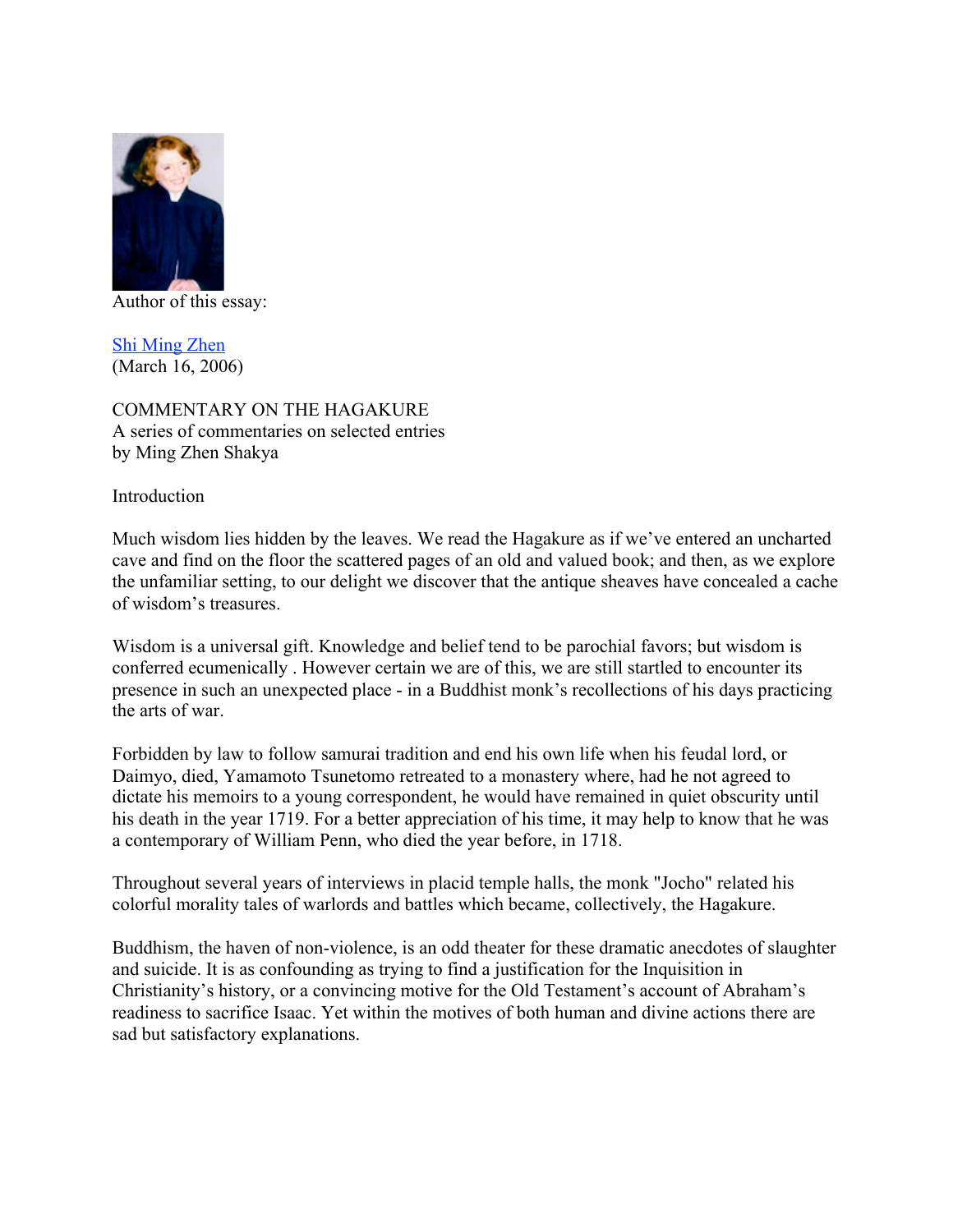So, too, in Zen Buddhism there are reasons behind the militaristic approach to the enlightened conduct which the Hagakure references. What, after all, are the stages of development of the spiritual warrior? Are they any different from the stages of the spiritual seeker of peace?

In either case, before ascending through monastic or through military orders to reach the rank of master or samurai, one requirement has to be fulfilled: the ego must be slain. A man must be emptied of his own sense of self, his old material-world identity.

In Zen this requirement is colorfully illustrated in the following story:

A master has become famous for the delicious quality of the tea he brews. All who hear about his tea wish to sample it.

Affecting the air of superiority that we often find in those who are not truly ready to begin the spiritual ascent, a visiting cleric comes to the master's quarters, carrying a cup of tea that he casually sips as he inquires about the master's famous brew. "I'd like to taste that tea of yours," he says. And the master, smiling at the present impossibility, replies, "Before I can put my tea in your cup, you must empty your cup."

Emptying our ego - and all those old shreds of belief that cling to it - is always problematic. The desperation that moves us to consider such a "leaf-turning" experience is usually felt in secret, just as the action we take to accomplish it is usually quite public. We announce our commitment while quietly wondering if the enthusiasm we feel will last. And will we really be delivered? The death of the material-world ego does not automatically provide for the rebirth of a new spiritual identity. Many of us will simply find ourselves bereft of any meaningful sense-of-self, reduced to compensating the loss with drugs or alcohol or with any of the more respectable but equally useless Six Worlds' strategies known in Zen as Animal, Devil, Angel, Human Being, Hungry Ghost, and Titan forms of "false Zen."

Proving that we've truly been reborn in the spirit may require as bold an action as amputating an arm, as Second Patriarch Hui Ko taught us. And that may not be enough. The ability to imitate a correct demeanor is a common talent to the ambitious. We may convince ourselves that our performance is not acting at all - that we are genuinely enlightened. We may even fool a few masters.

As to these Six Worlds' strategies in military ranks, a genuine samurai was not a common and otherwise unemployable mercenary who worked in exchange for food and shelter; nor did he crave the thrill of being seen in the costumes of rank. He did not use his position to create an audience for his art, or seek approbation for his organizational skills. Neither did he pledge undying loyalty to one Lord and then capriciously affix himself to another. And he did not become a warrior in order to be brutal.

The monk or samurai-in-training underwent the disciplines of acquiring humility, of wiping his identity slate clean, called "dying to self" or "killing the fool." He accepted responsibility for his previous failures, and did not brag about his successes. In monastery or dojo he practiced the necessary skills: the chants, the prayers, the proper care and wear of clerical garb; the temple